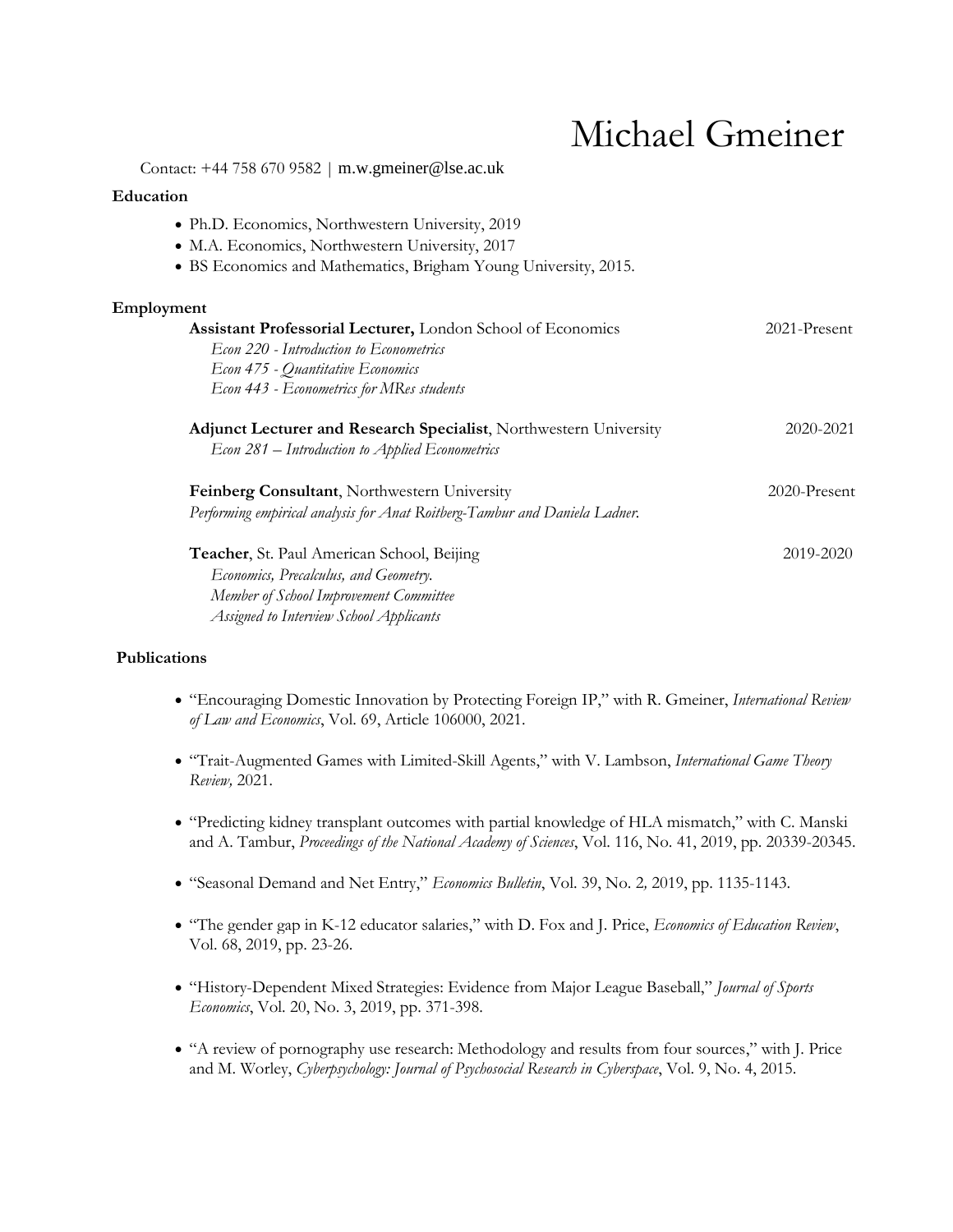## **Working Papers**

• Regulation Enforcement

 This paper compares the effectiveness of two mechanisms to enforce regulations (1) frequency of inspections and (2) penalties for violations. Empirical analysis in the paper exploits recent policy changes regarding mining safety regulations. The paper is joint work with Robert Gmeiner and in Revise and Resubmit status at *Journal of Labor Research.*

• Capital Utilization in Production Function Estimation

 This paper is joint work with Michael Ricks. We propose a method to estimate production functions while simultaneously estimating capital utilization. The paper analyzes implications on estimates of total factor productivity.

#### **Research Assistance**

| Charles Manski, Northwestern University | December 2018-August 2019 |
|-----------------------------------------|---------------------------|
| Joseph Price, Brigham Young University, | April 2014 – August 2016  |

#### **Teaching Assistant Experience**

- Introduction to Microeconomics taught by Scott Ogawa Summer 2019 and 2020
- Microeconomics taught by Scott Ogawa Summer 2019 and 2020
- \*Introduction to Econometrics, 480-3 taught by Ivan Canay. Spring 2018
- Experimental Economics taught by Scott Ogawa. Winter 2018
- \*Introduction to Econometrics, 480-1 taught by Charles Manski. Fall 2017, 2018
- ^International Finance taught by Sergio Rebelo. Fall 2017, 2018
- \*Advanced Econometrics taught by Brigham Frandsen. Fall 2015
- Intermediate Price Theory taught by Joseph Price. Winter and Spring 2014
- Basic Principles and Problems taught by Arden Pope. Fall 2013
- \* Denotes Graduate Level Course
- ^ Denotes MBA Course

#### **Referee Service**

- *International Journal of Industrial Organization*
- *The Sixth International Conference on Economic and Business Management*

## **Presentations**

- "History Dependent Mixed Strategies: Evidence from Major League Baseball". Western Economic Association International Annual Conference, 2016.
- "The Long Run Economic Effects of the Dust Bowl Migration". Mary Lou Fulton Social Science Conference, 2016.
- "Economic Returns to Chlorinated Water". Western Social Science Association Conference, 2015.

#### **Languages**

- English Native
- Ukrainian Conversationally fluent as of August 2013
- Russian Elementary proficiency as of August 2013